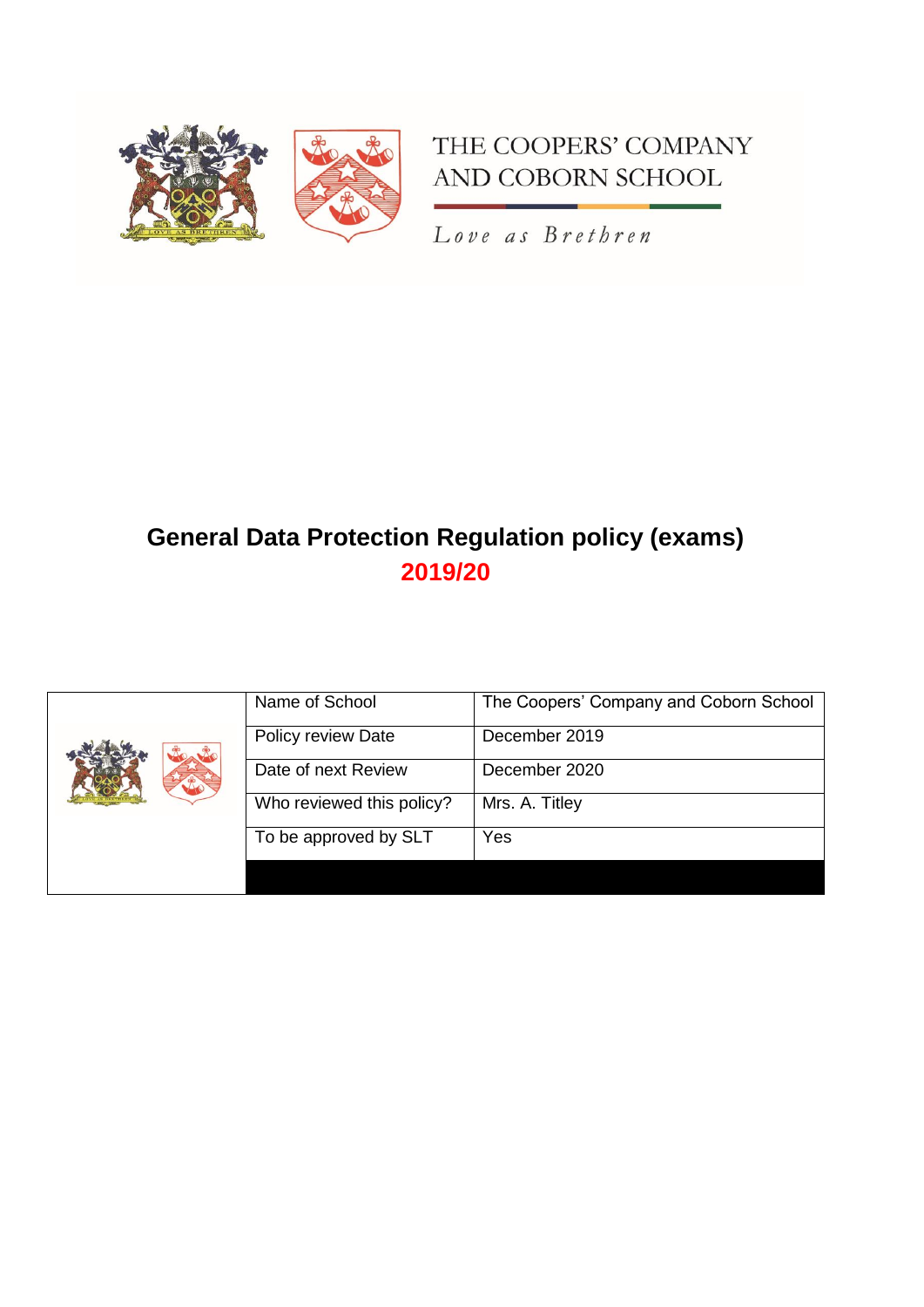

## **Contents**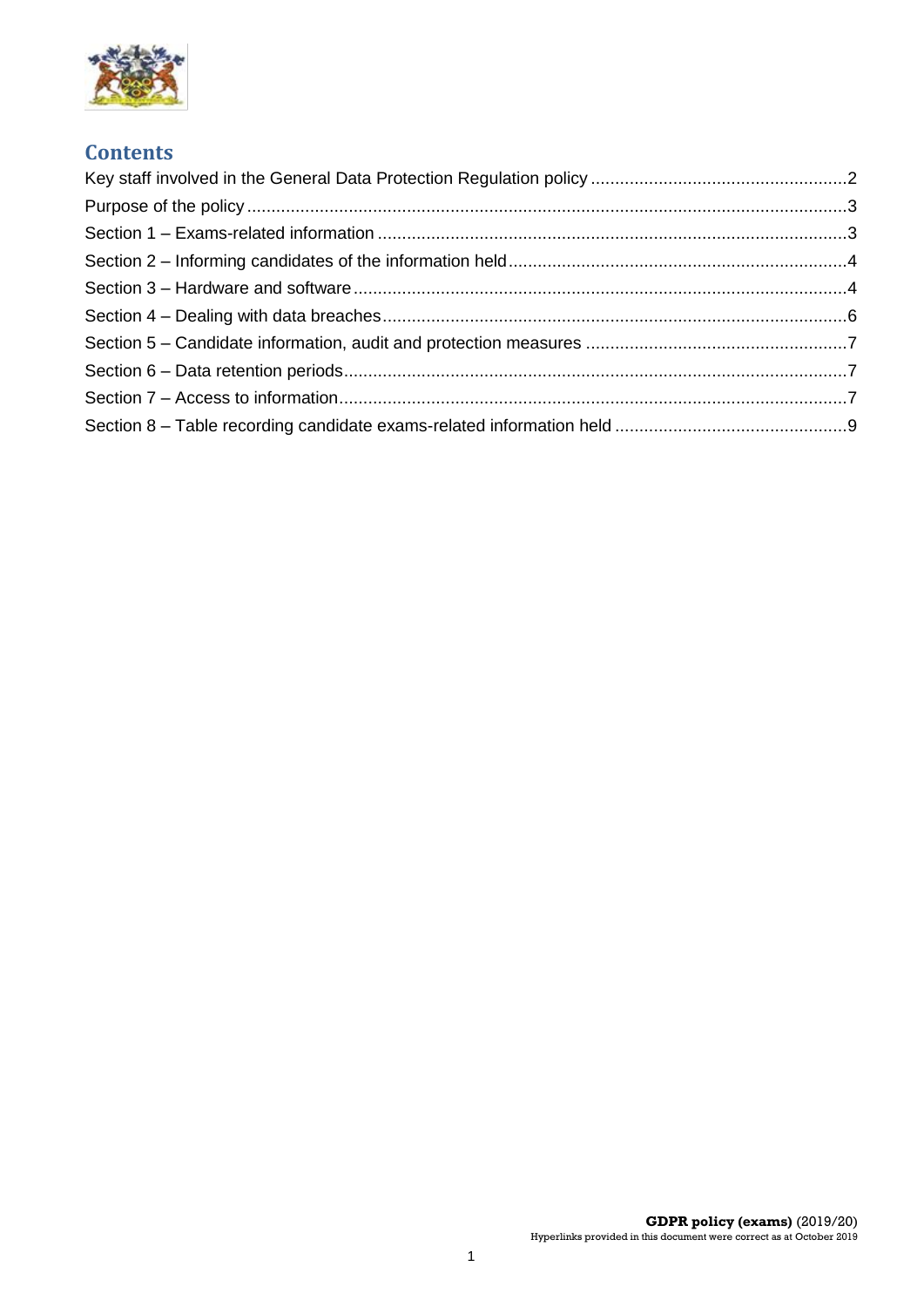

# <span id="page-2-0"></span>**Key staff involved in the General Data Protection Regulation policy**

| <b>Role</b>                                   | Name(s)                                                                                  |
|-----------------------------------------------|------------------------------------------------------------------------------------------|
| Head of centre                                | Ms. S. Hay                                                                               |
| Exams officer                                 | Mrs. A. Titley – Examinations and Data Manager (EDM)<br>Mrs. L. Butler - Exams Assistant |
| Exams officer line manager<br>(Senior Leader) | Mr. M. Duncan                                                                            |
| <b>Data Protection Officer</b>                | Mrs. J. Harris                                                                           |
| IT manager                                    | Mr. B. Kiff                                                                              |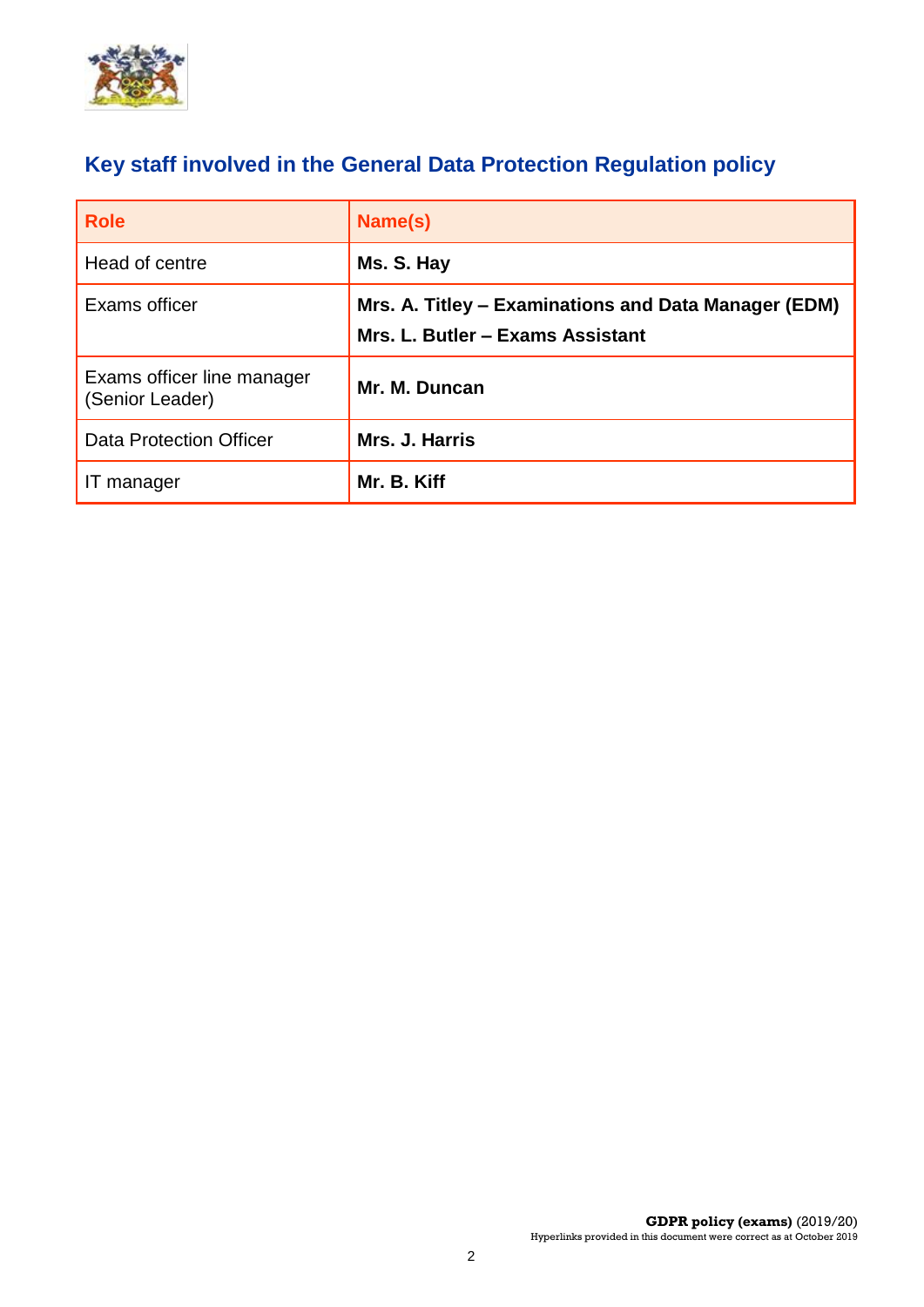

## <span id="page-3-0"></span>**Purpose of the policy**

This policy details how The Coopers' Company and Coborn School (CCCS), in relation to exams management and administration, ensures compliance with the regulations as set out by the Data Protection Act 2018 (DPA 2018) and General Data Protection Regulation (GDPR).

Students are given the right to find out what information the centre holds about them, how this is protected, how this can be accessed and how data breaches are dealt with.

All exams office staff responsible for collecting and sharing candidates' data are required to follow strict rules called 'data protection principles' ensuring the information is:

- $\blacktriangleright$  used fairly and lawfully:
- ▶ used for limited, specifically stated purposes;
- ▶ used in a way that is adequate, relevant and not excessive;
- accurate;
- $\blacktriangleright$  kept for no longer than is absolutely necessary;
- $\blacktriangleright$  handled according to people's data protection rights;
- $\blacktriangleright$  kept safe and secure:
- ▶ not transferred outside the European Economic Area without adequate protection.

To ensure that CCCS meets the requirements of the DPA 2018 and GDPR, all candidates' exam information – even that which is not classified as personal or sensitive – is covered under this policy.

### <span id="page-3-1"></span>**Section 1 – Exams-related information**

There is a requirement for the exams office to hold exams-related information on candidates taking external examinations. For further details on the type of information held please refer to *Section 5 – Candidate information, audit and protection measures*.

Candidates' exams-related data may be shared with the following organisations:

- Awarding bodies:
- ▶ Joint Council for Qualifications:
- ▶ Local Authority London Borough of Havering:
- **Press releases concerning exceptional grades. Students would consent to this being** published;
- **Department for Education.**

This data may be shared via one or more of the following methods:

- $\blacktriangleright$  hard copy:
- $\blacktriangleright$  email;
- ► secure extranet site(s) e.g. eAQA; OCR Interchange: Pearson Edexcel Online and WJEC secure services;
- ▶ Capita Sims;
- ► EDI using A2C (https://www.jcg.org.uk/about-a2c) to/from awarding body processing systems;
- Go 4 Schools.

This data may relate to exam entries, access arrangements, the conduct of exams and nonexamination assessments, special consideration requests and exam results/post-results/certificate information.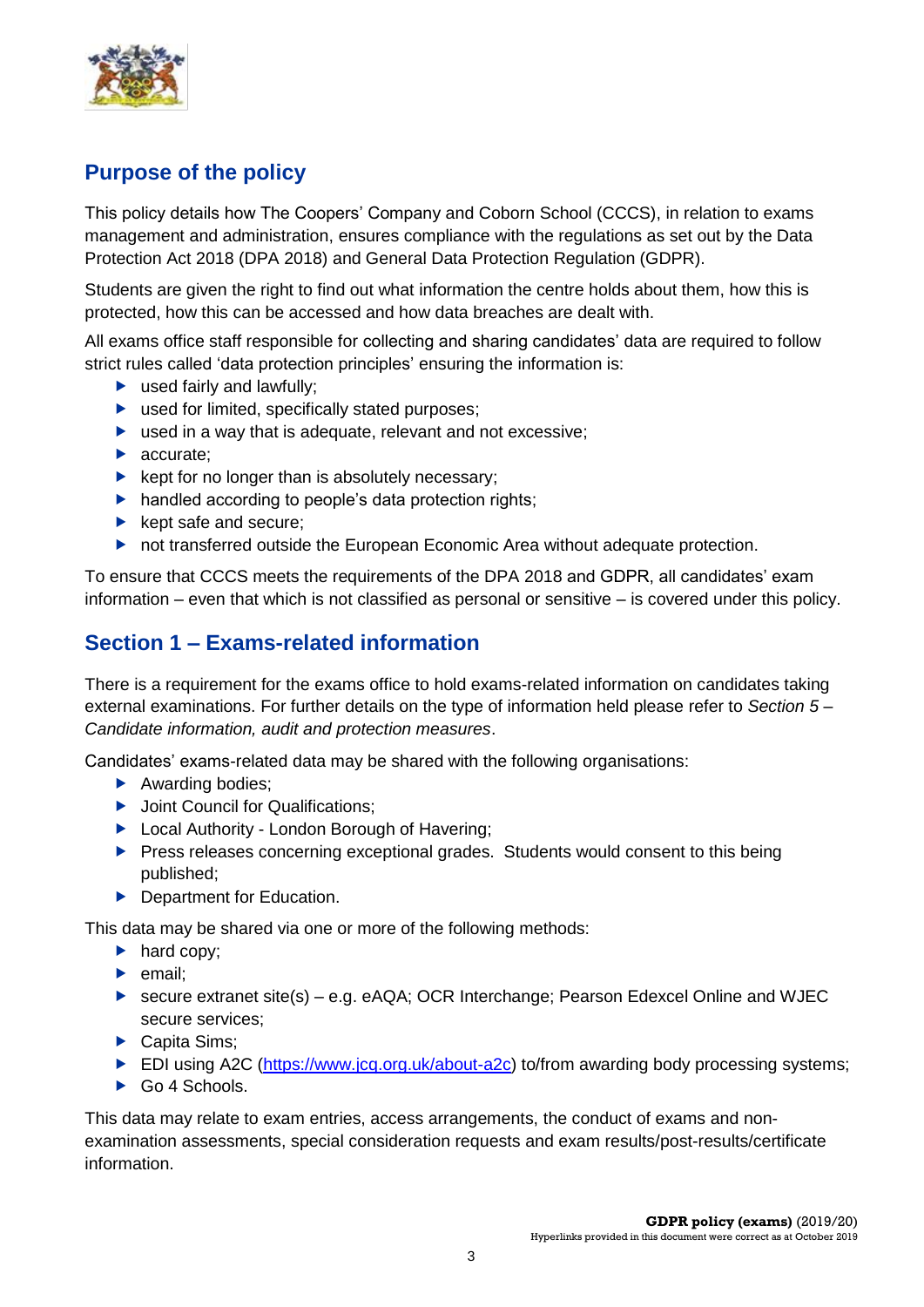

# <span id="page-4-0"></span>**Section 2 – Informing candidates of the information held**

CCCS ensures that candidates are fully aware of the information and data held.

All candidates are:

- $\triangleright$  informed via a Student Privacy Notice displayed on the school website;
- $\blacktriangleright$  given access to this policy via written request.

Candidates are made aware of the above at the commencement of their course of study leading to an externally accredited qualification.

At this point, CCCS will also bring to the attention of candidates the annually updated JCQ document Information for candidates – Privacy Notice which explains how the JCQ awarding bodies process their personal data in accordance with the DPA 2018 and GDPR.

Candidate eligible for access arrangements are also required to provide their consent by signing the GDPR compliant JCQ candidate personal data consent form (Personal data consent, Privacy Notice (AAO) AND Data Protection confirmation) before access arrangements approval applications can be processed online.

### <span id="page-4-1"></span>**Section 3 – Hardware and software**

| <b>Hardware</b>                                                                                                                                                                                       | Date of purchase and protection measures                                                                                                                                                                                                                                                                                                                                                                                                                          | <b>Warranty expiry</b>                                                                                                                                                  |  |
|-------------------------------------------------------------------------------------------------------------------------------------------------------------------------------------------------------|-------------------------------------------------------------------------------------------------------------------------------------------------------------------------------------------------------------------------------------------------------------------------------------------------------------------------------------------------------------------------------------------------------------------------------------------------------------------|-------------------------------------------------------------------------------------------------------------------------------------------------------------------------|--|
| Desktop Computer                                                                                                                                                                                      | Administrator access restricted to IT Support<br>staff; PC protected by real time Sophos antivirus;<br>monthly security updates automatically deployed;<br>users access profiles created for role specific<br>requirements; user password policy rigorously<br>enforced.<br>Data transfer via Internal / External networks<br>pass through successive levels of filtering and<br>content / email checking to block Malware /<br>Suspicious attachments and files. | N/A<br>Majority of equipment is<br>out of warranty - security<br>and protection is carried<br>out by system / security /<br>process not warranty which<br>is for repair |  |
| Fully networked PC. Computers checked at least<br>once a year for faults (IT Support check for<br>errors, general check for speed and usability)<br>Anti-virus is updated via a central orchestrator. |                                                                                                                                                                                                                                                                                                                                                                                                                                                                   |                                                                                                                                                                         |  |
|                                                                                                                                                                                                       |                                                                                                                                                                                                                                                                                                                                                                                                                                                                   |                                                                                                                                                                         |  |
|                                                                                                                                                                                                       | All Internet browsing takes place on a controlled<br>connection, based on rules set for education.                                                                                                                                                                                                                                                                                                                                                                |                                                                                                                                                                         |  |
| Laptop Computer                                                                                                                                                                                       | As above                                                                                                                                                                                                                                                                                                                                                                                                                                                          | N/A                                                                                                                                                                     |  |

The table below confirms how IT hardware, software and access to online systems is protected in line with DPA & GDPR requirements.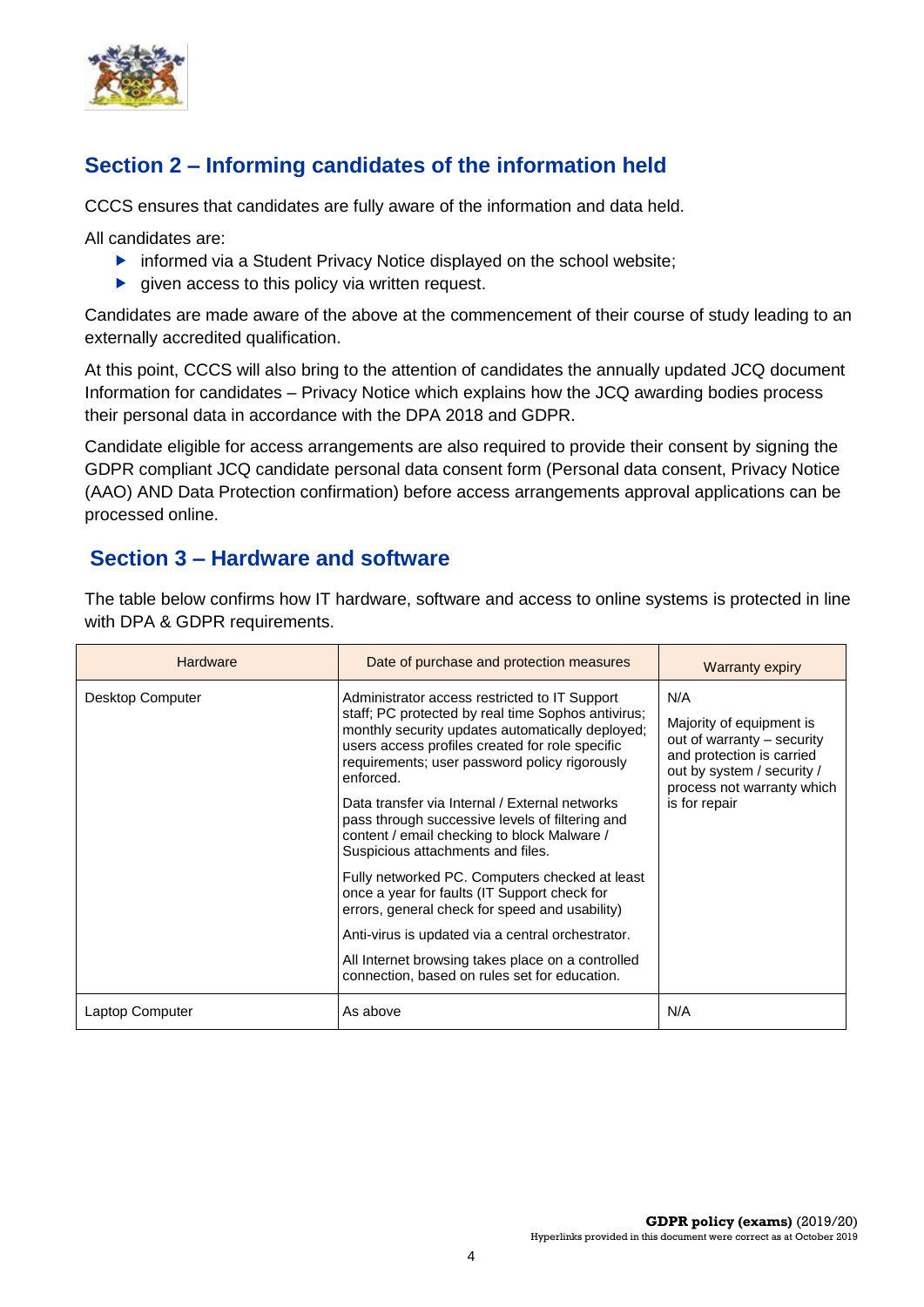

| <b>Hardware</b>      | Date of purchase and protection measures                                                                           | <b>Warranty expiry</b> |
|----------------------|--------------------------------------------------------------------------------------------------------------------|------------------------|
| File server          | All stored on a secure area on a Microsoft<br>network server.                                                      |                        |
|                      | Systems have restricted administrator access,<br>full back-up regime and user access to data is<br>controlled.     |                        |
|                      | External access to networks by default all IT<br>equipment is protected by a combination of<br>layers of security. |                        |
|                      | Passwords are valid for 90 days then are<br>compulsory changed.                                                    |                        |
| Data Transfer - WIFI | All systems transferring data via corporate WIFI<br>are encrypted to WPA2 Enterprise level.                        |                        |

| Software/online system                      | Protection measure(s)                                                                                                                                                                                                                    |
|---------------------------------------------|------------------------------------------------------------------------------------------------------------------------------------------------------------------------------------------------------------------------------------------|
| SIMS (Capita Software)                      | Access controlled by username and password;<br>$\bullet$                                                                                                                                                                                 |
|                                             | Accounts have specified access rights.<br>$\bullet$                                                                                                                                                                                      |
|                                             | We are aware of what data we store, and the level of sensitivity. All databases<br>are reliant on network security and perimeter control. Access controls are in<br>place and monitoring of the server event logs.                       |
|                                             | Administrator accounts regularly reviewed and monitored. Restricted access to<br>admin level privileges. Access requests go through an approval process. Local<br>admin rights restricted to reduce client's ability to run executables. |
|                                             | Inactive or no longer required user accounts are disabled. Archive and deletion<br>is depending on user's role and need for making data available for ex-students.                                                                       |
|                                             | All server systems are patched in monthly maintenance windows to ensure that<br>all appropriate system updates and security patches are applied.                                                                                         |
| Awarding body secure extranet site(s):      | Access controlled by username and password;<br>$\bullet$                                                                                                                                                                                 |
| eAQA:                                       | Accounts have specified access rights;<br>$\bullet$                                                                                                                                                                                      |
| OCR Interchange;<br>Pearson Edexcel Online; | Centre administrator has to approve the creation of new user accounts and<br>$\bullet$<br>determine access rights.                                                                                                                       |
| WJEC secure access.                         |                                                                                                                                                                                                                                          |
| A2C                                         | Access controlled by username and password for computer login and SIMS<br>$\bullet$<br>login.                                                                                                                                            |
| Go 4 Schools                                | Access controlled by username and password;<br>$\bullet$                                                                                                                                                                                 |
|                                             | Accounts have specified access rights.<br>$\bullet$                                                                                                                                                                                      |
| Google Chrome                               | All Internet browsing takes place on a controlled connection, based on rules set<br>for education.                                                                                                                                       |
| Microsoft Internet Explorer                 | All Internet browsing takes place on a controlled connection, based on rules set<br>for education.                                                                                                                                       |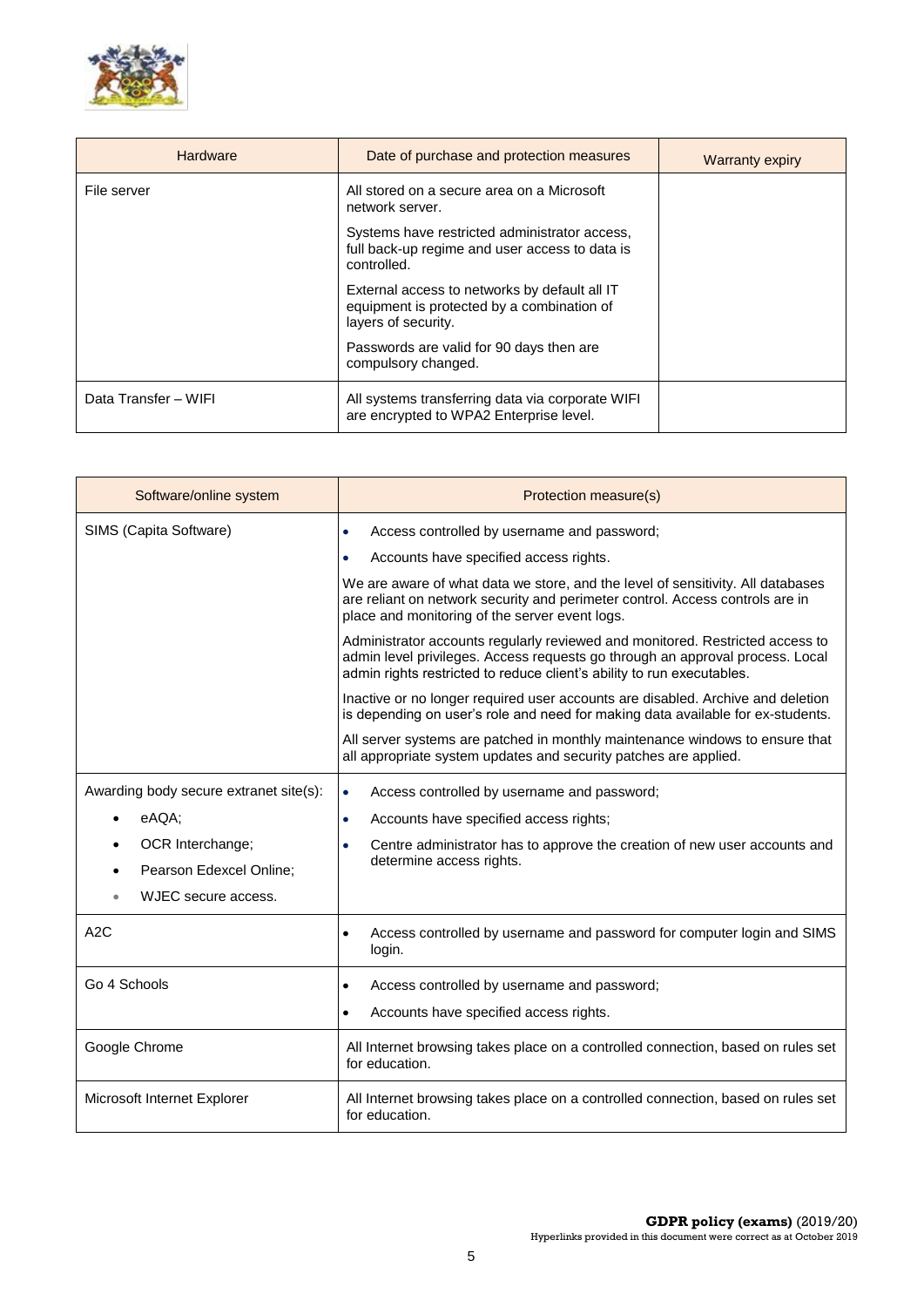

## <span id="page-6-0"></span>**Section 4 – Dealing with data breaches**

Although data is handled in line with DPA/GDPR regulations, a data breach may occur for any of the following reasons:

- $\triangleright$  loss or theft of data or equipment on which data is stored;
- $\blacktriangleright$  inappropriate access controls allowing unauthorised use;
- equipment failure;
- $\blacktriangleright$  human error;
- ▶ unforeseen circumstances such as a fire or flood:
- $\blacktriangleright$  hacking attack;
- 'blagging' offences where information is obtained by deceiving the organisation who holds it.

If a data protection breach is identified, the following steps will be taken:

#### **1. Containment and recovery**

Mrs. J. Harris, the Data Protection Officer will lead on investigating the breach.

It will be established:

- who needs to be made aware of the breach and inform them of what they are expected to do to assist in the containment exercise. This may include isolating or closing a compromised section of the network, finding a lost piece of equipment and/or changing the access codes;
- whether there is anything that can be done to recover any losses and limit the damage the breach can cause. As well as the physical recovery of equipment, this could involve the use of back-up hardware to restore lost or damaged data or ensuring that staff recognise when someone tries to use stolen data to access accounts;
- $\blacktriangleright$  which authorities, if relevant, need to be informed.

#### **2. Assessment of ongoing risk**

The following points will be considered in assessing the ongoing risk of the data breach:

- $\blacktriangleright$  what type of data is involved?
- $\blacktriangleright$  how sensitive is it?
- $\blacktriangleright$  if data has been lost or stolen, are there any protections in place such as encryption?
- what has happened to the data? If data has been stolen, it could be used for purposes which are harmful to the individuals to whom the data relates; if it has been damaged, this poses a different type and level of risk;
- regardless of what has happened to the data, what could the data tell a third party about the individual?
- $\blacktriangleright$  how many individuals' personal data are affected by the breach?
- $\blacktriangleright$  who are the individuals whose data has been breached?
- $\blacktriangleright$  what harm can come to those individuals?
- **Example 1** are there wider consequences to consider such as a loss of public confidence in an important service we provide?

#### **3. Notification of breach**

Notification will take place to enable individuals who may have been affected to take steps to protect themselves or to allow the appropriate regulatory bodies to perform their functions, provide advice and deal with complaints.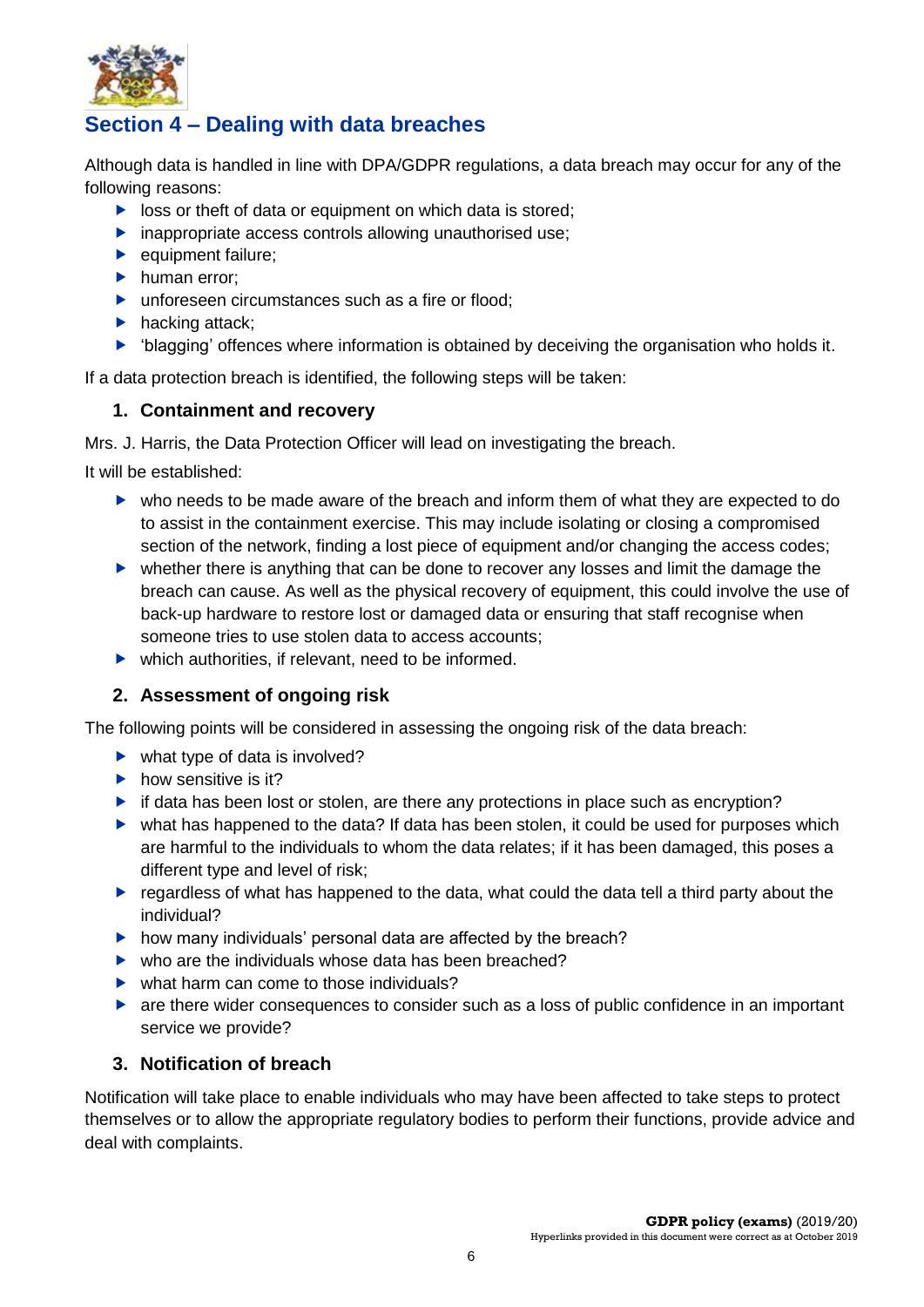

#### **4. Evaluation and response**

Once a data breach has been resolved, a full investigation of the incident will take place. This will include:

- $\triangleright$  reviewing what data is held and where and how it is stored:
- $\blacktriangleright$  identifying where risks and weak points in security measures lie (for example, use of portable storage devices or access to public networks);
- $\blacktriangleright$  reviewing methods of data sharing and transmission;
- increasing staff awareness of data security and filling gaps through training or tailored advice;
- $\blacktriangleright$  reviewing contingency plans.

### <span id="page-7-0"></span>**Section 5 – Candidate information, audit and protection measures**

For the purposes of this policy, all candidates' exam-related information – even that not considered personal or sensitive under the DPA/GDPR – will be handled in line with DPA/GDPR guidelines.

An information audit is conducted yearly.

The table below details the type of candidate exams-related information held, and how it is managed, stored and protected.

Protection measures may include:

- **P** password protected area on the centre's intranet;
- ▶ secure drive accessible only to selected staff;
- $\blacktriangleright$  information held in secure area;
- updates undertaken every 12 months (this may include updating antivirus software, firewalls, internet browsers etc).

### <span id="page-7-1"></span>**Section 6 – Data retention periods**

Details of retention periods, the actions taken at the end of the retention period and method of disposal are contained in the centre's Exams archiving policy which is available/accessible by written request.

### <span id="page-7-2"></span>**Section 7 – Access to information**

Current and former candidates can request access to the information/data held on them by making a **subject access request** to the Data Protection Officer by email on [info@cooperscoborn.co.uk](mailto:info@cooperscoborn.co.uk)

Photo identification may be requested if a former candidate is unknown to current staff. All requests will be dealt with within 40 calendar days.

#### **Third party access**

Permission should be obtained before requesting personal information on another individual from a third-party organisation.

Candidates' personal data will not be shared with a third party unless a request is accompanied with permission from the candidate and appropriate evidence (where relevant), to verify the ID of both parties, is provided.

In the case of looked-after children or those in care, agreements may already be in place for information to be shared with the relevant authorities (for example, the Local Authority). The centre's Data Protection Officer will confirm the status of these agreements and approve/reject any requests.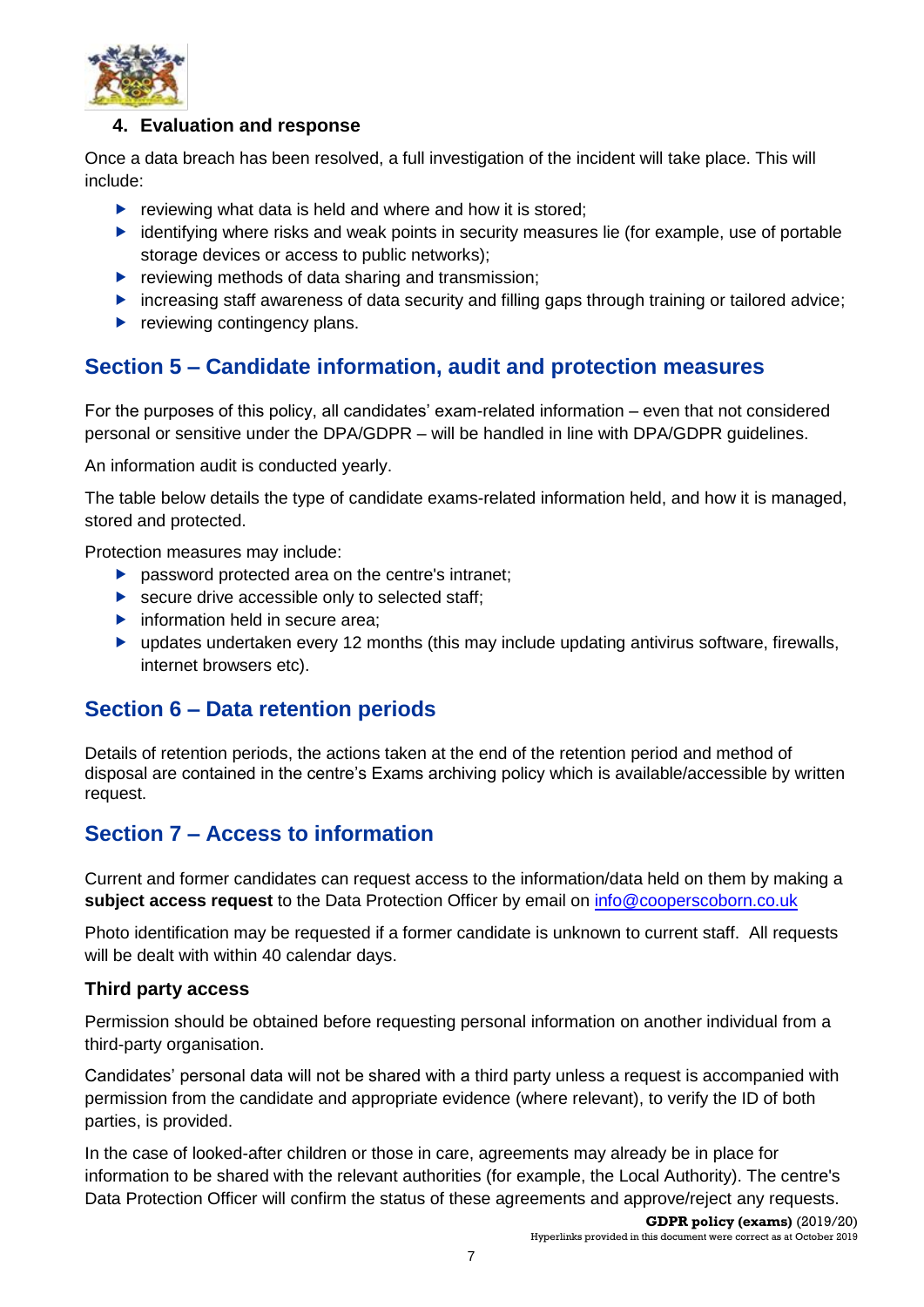

#### **Sharing information with parents**

The centre will take into account any other legislation and guidance regarding sharing information with parents (including non-resident parents), as example guidance from the Department for Education (DfE) regarding parental responsibility and school reports on pupil performance:

- ▶ Understanding and dealing with issues relating to parental responsibility [www.gov.uk/government/publications/dealing-with-issues-relating-to-parental](https://www.gov.uk/government/publications/dealing-with-issues-relating-to-parental-responsibility/understanding-and-dealing-with-issues-relating-to-parental-responsibility)[responsibility/understanding-and-dealing-with-issues-relating-to-parental-responsibility](https://www.gov.uk/government/publications/dealing-with-issues-relating-to-parental-responsibility/understanding-and-dealing-with-issues-relating-to-parental-responsibility)  $\triangleright$  School reports on pupil performance
- [www.gov.uk/guidance/school-reports-on-pupil-performance-guide-for-headteachers](http://www.gov.uk/guidance/school-reports-on-pupil-performance-guide-for-headteachers)

#### **Publishing exam results**

When considering publishing exam results, the centre will make reference to the ICO (Information Commissioner's Office) Education and Families <https://ico.org.uk/for-organisations/education/> information on *Publishing exam results*.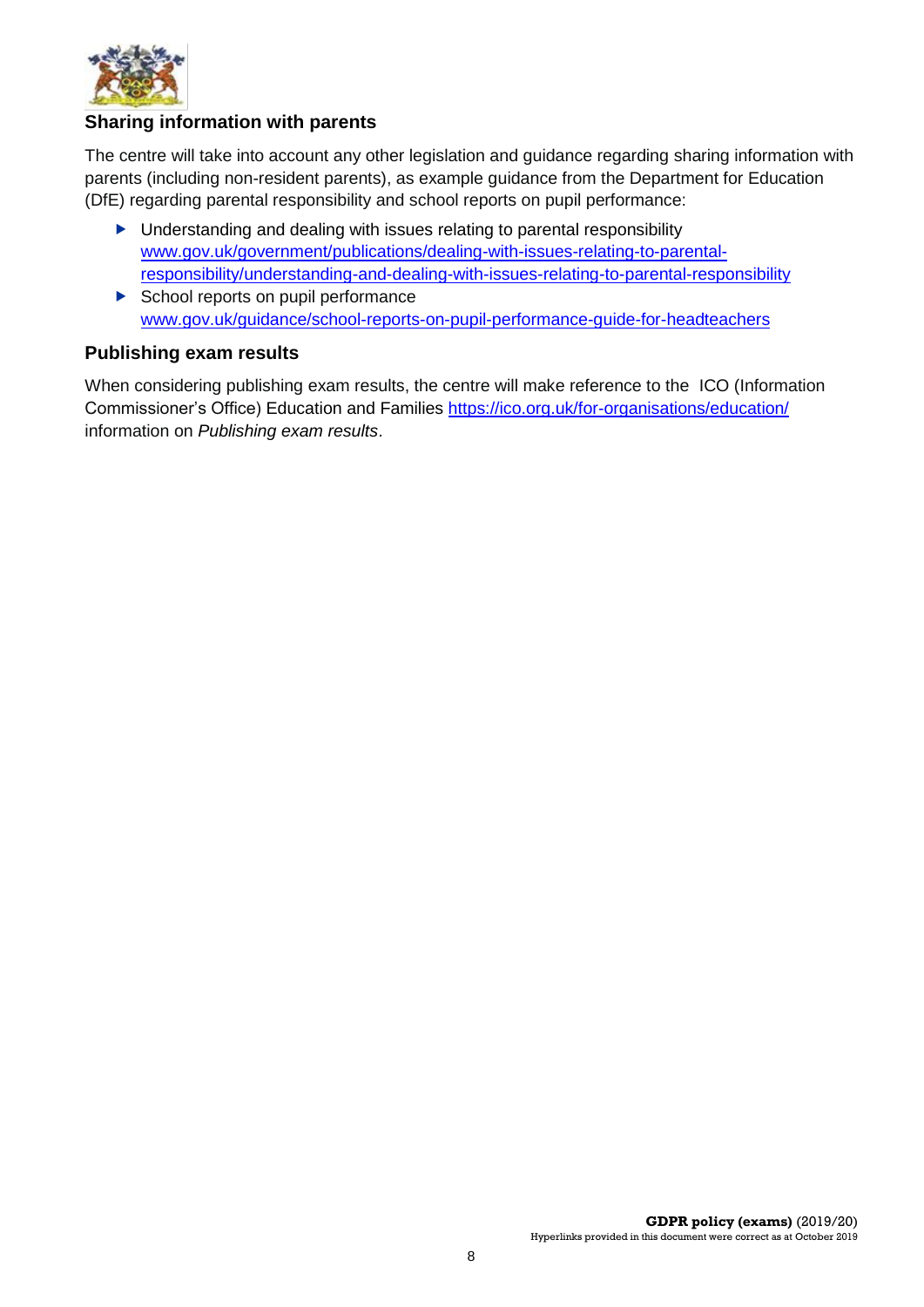

# **Section 8 – Table recording candidate exams-related information held**

For details of how to request access to information held, refer to section 7 of this policy (**Access to information**)

For further details of how long information is held, refer to section 6 of this policy (**Data retention periods**)

<span id="page-9-0"></span>

| <b>Information type</b>                   | <b>Information description</b><br>(where required)                                                                  | What personal/sensitive data is/may<br>be contained in the information                                                                                                                                                                                                                          | <b>Where information is</b><br>stored                                                                                        | <b>How information is</b><br>protected                                                         | <b>Retention period</b>                                                                                                                                                                                                      |
|-------------------------------------------|---------------------------------------------------------------------------------------------------------------------|-------------------------------------------------------------------------------------------------------------------------------------------------------------------------------------------------------------------------------------------------------------------------------------------------|------------------------------------------------------------------------------------------------------------------------------|------------------------------------------------------------------------------------------------|------------------------------------------------------------------------------------------------------------------------------------------------------------------------------------------------------------------------------|
| <b>Access arrangements</b><br>information | Information collected by<br>SENDCo to process<br>access arrangements                                                | Candidate name<br>Candidate DOB<br>Gender<br>Data protection notice (candidate<br>signature)<br>Diagnostic testing outcome(s)<br>Specialist report(s) (may also include<br>candidate address)<br>Evidence of normal way of working<br>Teachers' feedback<br>Medical evidence<br>Samples of work | <b>Access Arrangements Online</b><br><b>MIS</b><br>Lockable metal filing cabinet<br>in the SENDCO's / exams<br>office.       | Secure user name<br>and password<br>In secure area solely<br>assigned to SENDCO<br>exams team. | Stored by exams: To be<br>confidentially disposed of at the end<br>of the candidate's final exam series.<br>Stored by SENDCo: 3 years - from 9<br>to 11 - then files sent for archives.<br>Electronic copies kept for longer |
| Alternative site<br>arrangements          | Evidence of need<br>collected by SENDCo /<br>Exams team.<br>Alternative site form<br>documentation                  | Candidate name<br>Candidate DOB<br>Evidence of need                                                                                                                                                                                                                                             | Awarding body on-line<br>submission portal;<br>Physical copies - in metal<br>filing cabinet in the lockable<br>Exams office. | Exams office is<br>locked when the<br>exams team (EDM<br>and Exams Assistant)<br>are absent.   | To be stored safely and securely until<br>after the deadline for EARS or the<br>resolution of any outstanding enquiry /<br>appeal or malpractice investigations<br>for the exam series.                                      |
| Attendance registers<br>copies            | Registers record<br>attendance at each<br>written exam, are kept<br>with seating plan and<br>exam room incident log | Candidate name<br>Candidate number<br>Presence at exam                                                                                                                                                                                                                                          | On SIMS Examination<br>Organiser Module<br>Physical copies - in metal<br>filing cabinet in the lockable<br>Exams office.     | Exams office is<br>locked when the<br>exams team (EDM<br>and Exams Assistant)<br>are absent.   | To be stored safely and securely until<br>after the deadline for EARS or the<br>resolution of any outstanding enquiry /<br>appeal or malpractice investigations<br>for the exam series.                                      |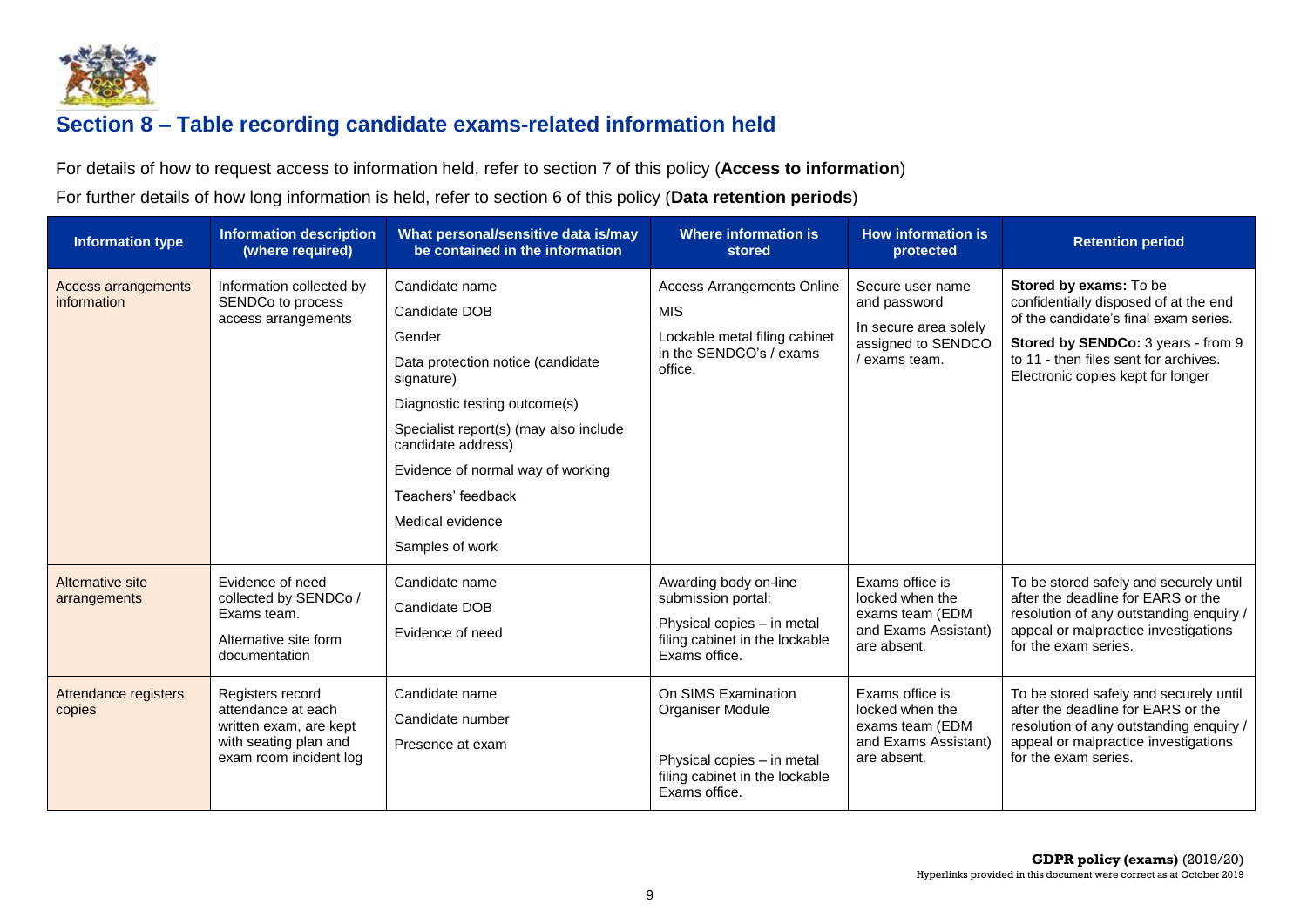

| <b>Information type</b> | <b>Information description</b><br>(where required)                                                                                                            | What personal/sensitive data is/may<br>be contained in the information | <b>Where information is</b><br>stored                                                                                                                                                                                                                                                                                                                                                      | <b>How information is</b><br>protected                                                                                                                                                                                                                                                                                                     | <b>Retention period</b>                                                                                                                     |
|-------------------------|---------------------------------------------------------------------------------------------------------------------------------------------------------------|------------------------------------------------------------------------|--------------------------------------------------------------------------------------------------------------------------------------------------------------------------------------------------------------------------------------------------------------------------------------------------------------------------------------------------------------------------------------------|--------------------------------------------------------------------------------------------------------------------------------------------------------------------------------------------------------------------------------------------------------------------------------------------------------------------------------------------|---------------------------------------------------------------------------------------------------------------------------------------------|
| Candidates' scripts     | Exam scripts                                                                                                                                                  | Candidate name<br>Candidate number<br>Exams answers                    | In secure area within the<br>exams office when not<br>completed by candidates                                                                                                                                                                                                                                                                                                              | In secure area solely<br>assigned to exams.<br>When being<br>transferred to the<br>exam board from<br>centre, is sent via the<br>courier service<br>Parcelforce. If the<br>courier service is not<br>used then they are<br>transported to the<br>Post Office by a<br>member of the exams<br>team who will obtain<br>a receipt of dispatch. | Exam papers are retained until the<br>end of the exam day or next working<br>day, where they are then posted to<br>the relevant exam board. |
| Candidates' work        | Non-examination<br>assessment work (inc.<br>controlled assessment.<br>coursework, portfolios)<br>returned to the centre<br>after awarding body<br>moderation. | Candidate name<br>Candidate number<br>Candidate marks and grades       | To be immediately returned<br>to subject staff as records<br>owner.<br>To be stored safely and<br>securely along with work that<br>did not form part of the<br>moderation sample<br>(including materials stored<br>electronically) until after the<br>deadline for EARs or the<br>resolution of any outstanding<br>enquiry/appeal or<br>malpractice investigations for<br>the exam series. | Each department<br>stores in secure<br>cupboard                                                                                                                                                                                                                                                                                            | Returned to candidates or safe<br>disposal                                                                                                  |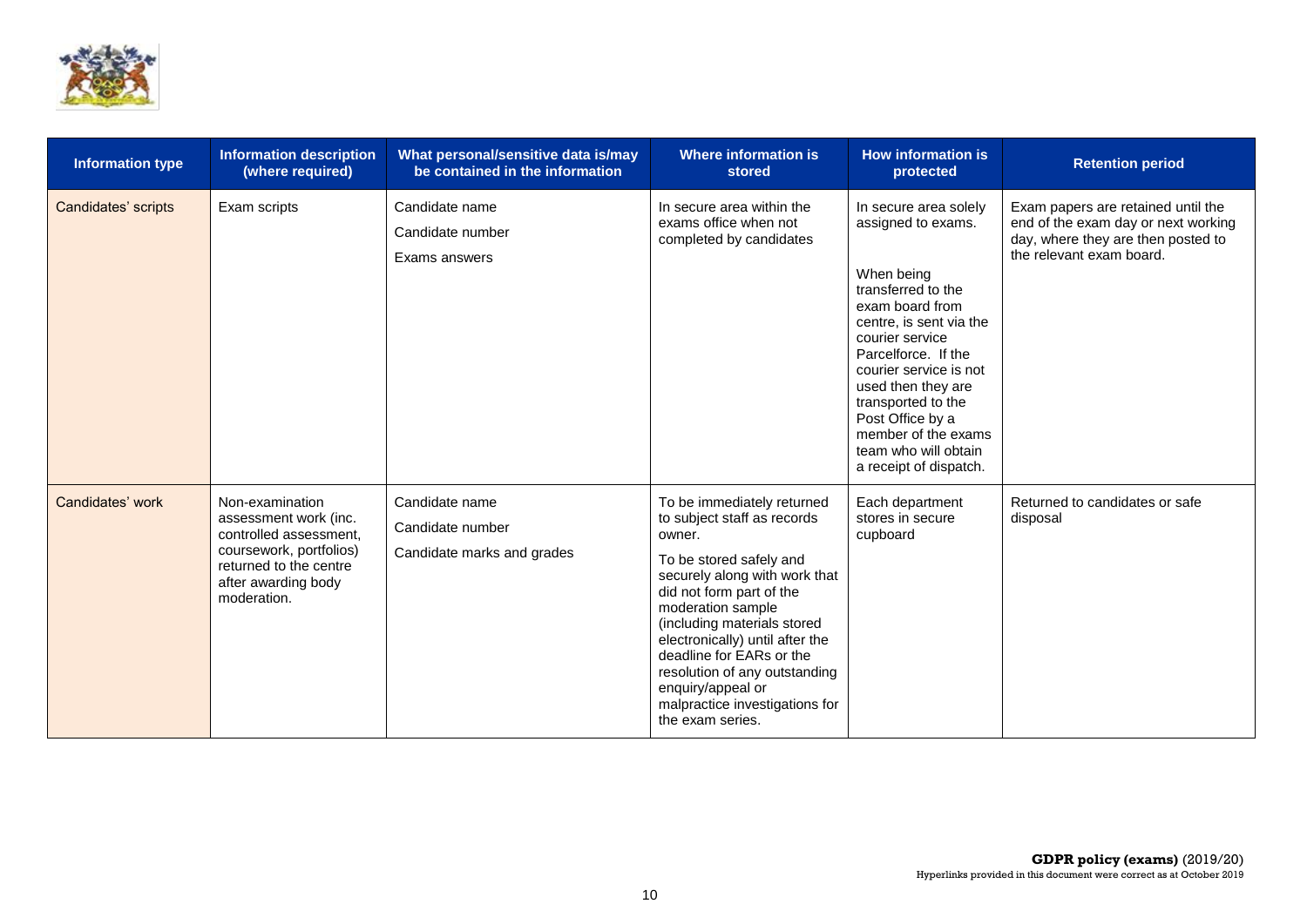

| <b>Information type</b>                | <b>Information description</b><br>(where required)                  | What personal/sensitive data is/may<br>be contained in the information                                          | <b>Where information is</b><br>stored                                                                                  | <b>How information is</b><br>protected                                                                                                                                                                                                              | <b>Retention period</b>                                                                                                                                                               |
|----------------------------------------|---------------------------------------------------------------------|-----------------------------------------------------------------------------------------------------------------|------------------------------------------------------------------------------------------------------------------------|-----------------------------------------------------------------------------------------------------------------------------------------------------------------------------------------------------------------------------------------------------|---------------------------------------------------------------------------------------------------------------------------------------------------------------------------------------|
| <b>Certificates</b>                    | Record of achievement                                               | Candidate name<br>Candidate DOB<br>UCI<br>Candidate examination results                                         | Metal filing cabinet in the<br>exams office                                                                            | Limited number of<br>key holders to office.<br>If a student wants to<br>collect their<br>certificate(s) from the<br>centre, they must<br>present photo<br>identification to the<br>exams team if they<br>cannot be identified<br>on the MIS (SIMS). | 7 years from date of issue                                                                                                                                                            |
| Certificate destruction<br>information | A record of unclaimed<br>certificates that have<br>been destroyed.  | Candidate name<br>Candidate DOB<br>UCI<br>Candidate examination results                                         | In Exams<br>X: Drive > Archive                                                                                         | Only accessible by<br>EO staff                                                                                                                                                                                                                      | 7 years from date of issue                                                                                                                                                            |
| Certificate issue<br>information       | A record of certificates<br>that have been issued to<br>candidates. | Candidate name<br>Candidate signature<br>Level of qualification                                                 | In the exams office $-$ copies<br>of post receipts or students<br>sign-out in person which is<br>kept in a paper file. | Limited number of<br>key holders to office                                                                                                                                                                                                          | 7 years from date of issue                                                                                                                                                            |
| Entry information                      | Any hard copy<br>information relating to<br>candidates' entries.    | Candidate name;<br>Candidate number;<br>Candidate DOB;<br><b>ULN</b><br><b>UCI</b><br>Qualification information | In the exams office<br>On SIMS Examination<br>Organiser Module                                                         | Limited number of<br>key holders to office                                                                                                                                                                                                          | To be stored safely and securely until<br>after the deadline for EARs or the<br>resolution of any outstanding<br>enquiry/appeal or malpractice<br>investigations for the exam series. |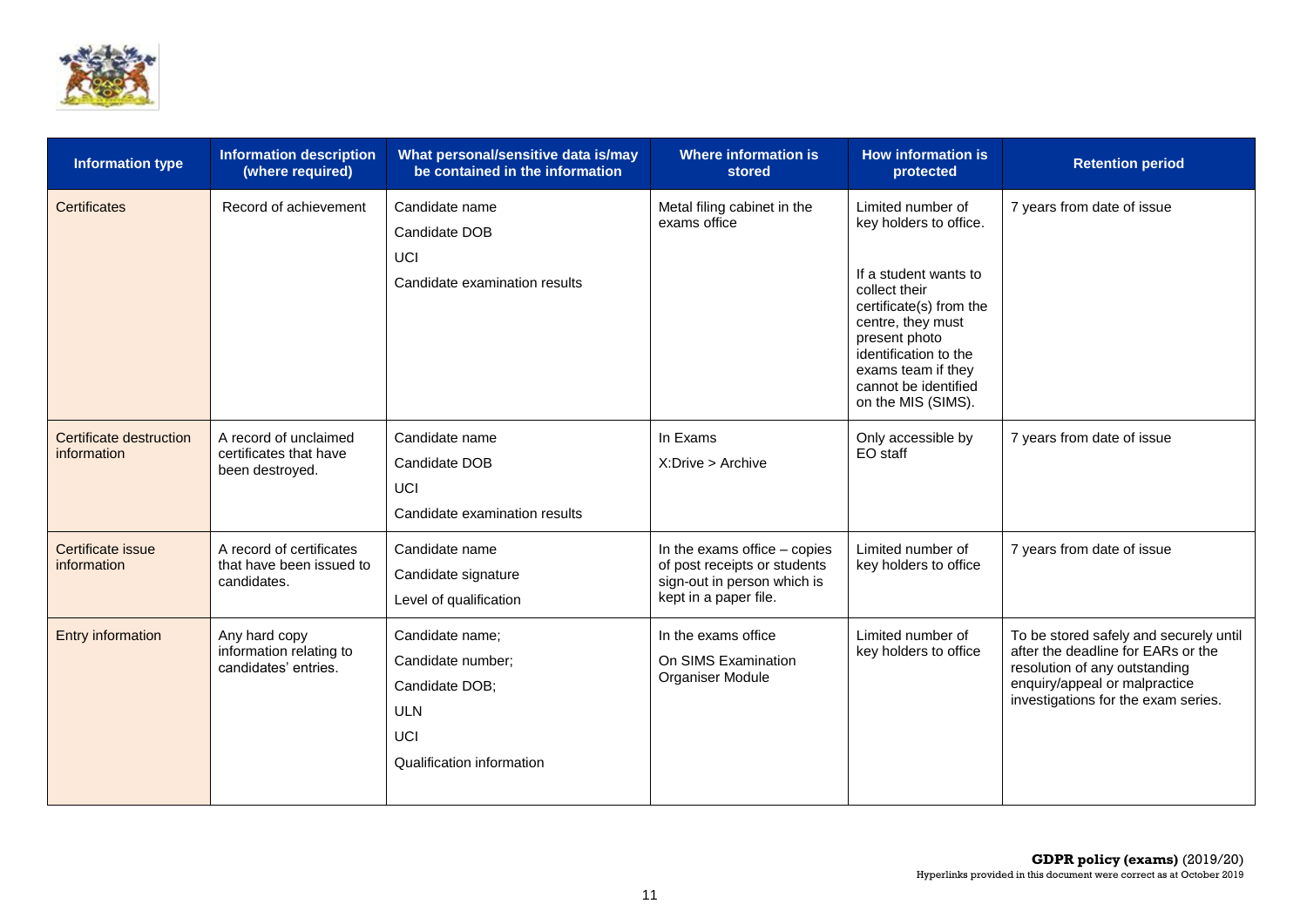

| <b>Information type</b>                                                       | <b>Information description</b><br>(where required)                                                                                                               | What personal/sensitive data is/may<br>be contained in the information | Where information is<br>stored                                                       | <b>How information is</b><br>protected     | <b>Retention period</b>                                                                                                                                                                                                                                                 |
|-------------------------------------------------------------------------------|------------------------------------------------------------------------------------------------------------------------------------------------------------------|------------------------------------------------------------------------|--------------------------------------------------------------------------------------|--------------------------------------------|-------------------------------------------------------------------------------------------------------------------------------------------------------------------------------------------------------------------------------------------------------------------------|
| Exam room incident<br>logs                                                    | Logs recording any<br>incidents or irregularities<br>in exam rooms.                                                                                              | Candidate name<br>Candidate number                                     | In the exams office with<br>corresponding seating plan<br>in lockable filing cabinet | Limited number of<br>key holders to office | To be stored safely and securely until<br>after the deadline for EARs or the<br>resolution of any outstanding<br>enquiry/appeal or malpractice<br>investigations for the exam series.                                                                                   |
| Invigilator and<br>facilitator training<br>records                            | Availability to work                                                                                                                                             | Name<br>Contact number<br>Email address                                | In the exams office<br>On exam office computer                                       | Limited number of<br>key holders to office | Hard copies disposed after<br>completion of the exam series                                                                                                                                                                                                             |
| Overnight supervision<br>information                                          | Copy of JCQ form<br>Timetable variation and<br>confidentiality declaration<br>for overnight supervision<br>for any candidate eligible<br>for these arrangements. | Candidate name<br>Candidate number<br>Reason for timetable variation   | In the exams office<br>On exam office computer                                       | Limited number of<br>key holders to office | To be stored safely and securely until<br>after: -<br>• JCQ inspection purposes for the<br>relevant exam series:<br>• the deadline for EARs or the<br>resolution of any outstanding<br>enquiry/appeal or malpractice<br>investigations for the exam series.             |
| Post-results services:<br>confirmation of<br>candidate consent<br>information | Hard copy or email<br>record of candidate<br>consent for an EAR or<br>ATS request to be<br>submitted to an awarding<br>body                                      | Candidate name<br>Candidate number<br>Candidate signature              | In exams office<br>On exam office computer                                           | Limited number of<br>key holders to office | EAR consent to be retained for at<br>least six months following the<br>outcome of the enquiry or any<br>subsequent appeal / malpractice<br>investigations for the exam series.<br>ATS consent to be retained for at<br>least six months from the date<br>consent given. |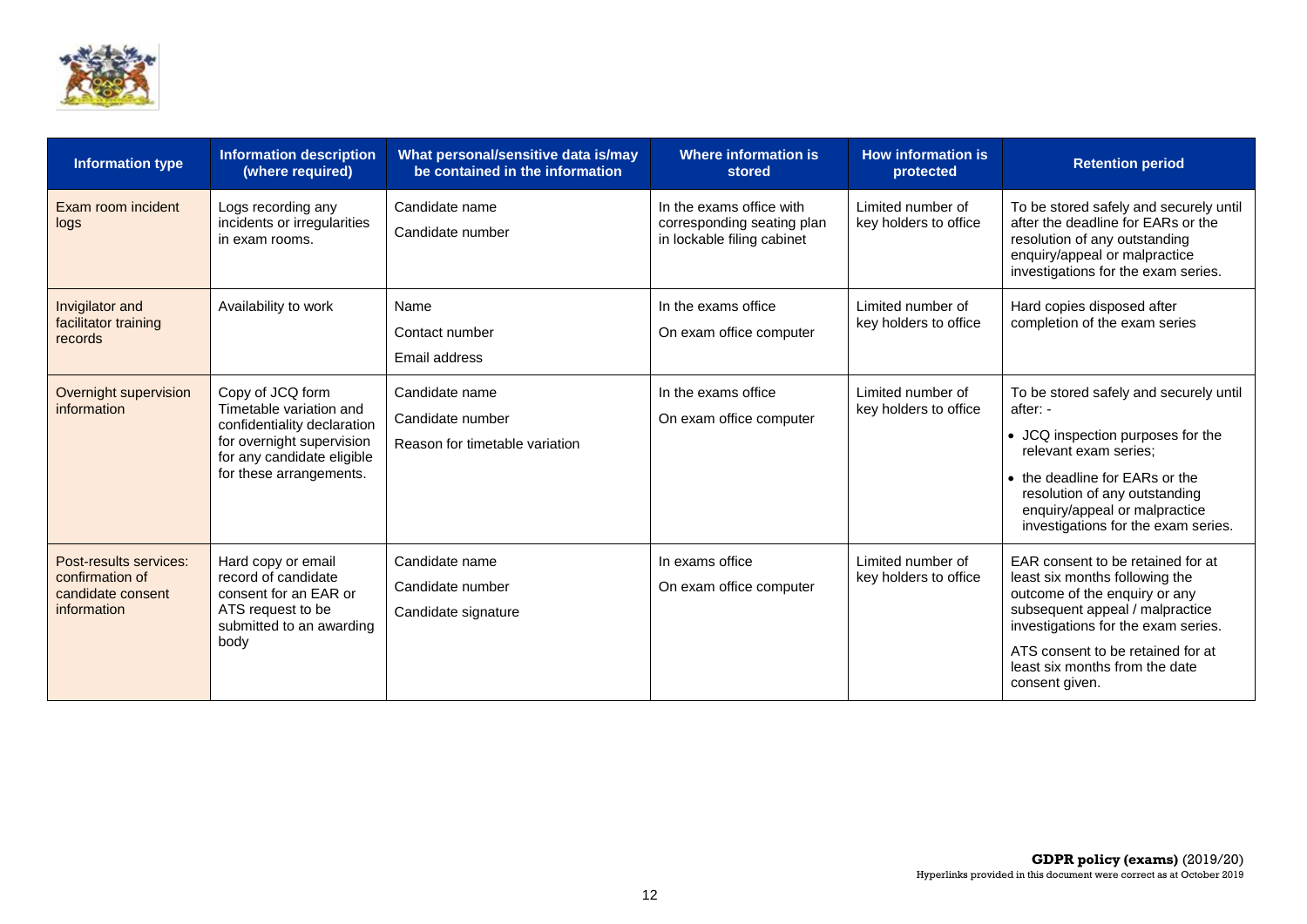

| <b>Information type</b>                                             | <b>Information description</b><br>(where required)                                                                                                                                                              | What personal/sensitive data is/may<br>be contained in the information             | <b>Where information is</b><br>stored                                                            | <b>How information is</b><br>protected        | <b>Retention period</b>                                                                                                                                                               |
|---------------------------------------------------------------------|-----------------------------------------------------------------------------------------------------------------------------------------------------------------------------------------------------------------|------------------------------------------------------------------------------------|--------------------------------------------------------------------------------------------------|-----------------------------------------------|---------------------------------------------------------------------------------------------------------------------------------------------------------------------------------------|
| Post-results services:<br>requests/outcome<br>information           | Any hard copy<br>information relating to a<br>post-results service<br>request (EARs, appeals,<br>ATS) submitted to an<br>awarding body for a<br>candidate and outcome<br>information from the<br>awarding body. | Candidate Name<br>Candidate exam number<br>Candidate results information           | In exams office<br>Exam office computers                                                         | Limited number of<br>key holders to office    | To be stored safely and securely until<br>after the deadline for EARs or the<br>resolution of any outstanding<br>enquiry/appeal or malpractice<br>investigations for the exam series. |
| Post-results services:<br>scripts provided by<br><b>ATS</b> service | Copy, digital or original<br>scripts returned to the<br>centre by the awarding<br>body                                                                                                                          | Candidate name<br>Candidate exam number<br>Candidate results information           | To be immediately provided<br>to the head of department or<br>the candidate as record's<br>owner | Only accessible by<br>EO staff.               | n/a returned to the requester after the<br>post results period is complete                                                                                                            |
| Post-results services:<br>tracking logs                             | A log tracking to<br>resolution all post results<br>service requests<br>submitted to awarding<br>bodies.                                                                                                        | Candidate name<br>Candidate number<br>Candidate results information                | Exam office computer                                                                             | Only accessible by<br>exams team log in.      | Retained for 12 months after the<br>deadline for EARs.                                                                                                                                |
| Private candidate<br>information                                    | Any hard or digital copy<br>information relating to<br>private candidates'<br>entries.                                                                                                                          | Candidate name<br>Candidate number<br>Date of birth<br>Address and contact details | Metal filing cabinet in the<br>exams office                                                      | Exams office is<br>locked when<br>unoccupied. | To be stored safely and securely until<br>after the deadline for EARs or the<br>resolution of any outstanding<br>enquiry/appeal or malpractice<br>investigations for the exam series. |
| <b>Resolving timetable</b><br>clashes information                   | Any hard copy<br>information relating to the<br>resolution of a<br>candidate's clash of<br>exam papers or a<br>timetable variation                                                                              | Candidate name<br>Candidate exam number                                            | Exams office                                                                                     | Exams office is<br>locked when<br>unoccupied. | To be stored safely and securely until<br>after the deadline for EARs or the<br>resolution of any outstanding<br>enquiry/appeal or malpractice<br>investigations for the exam series  |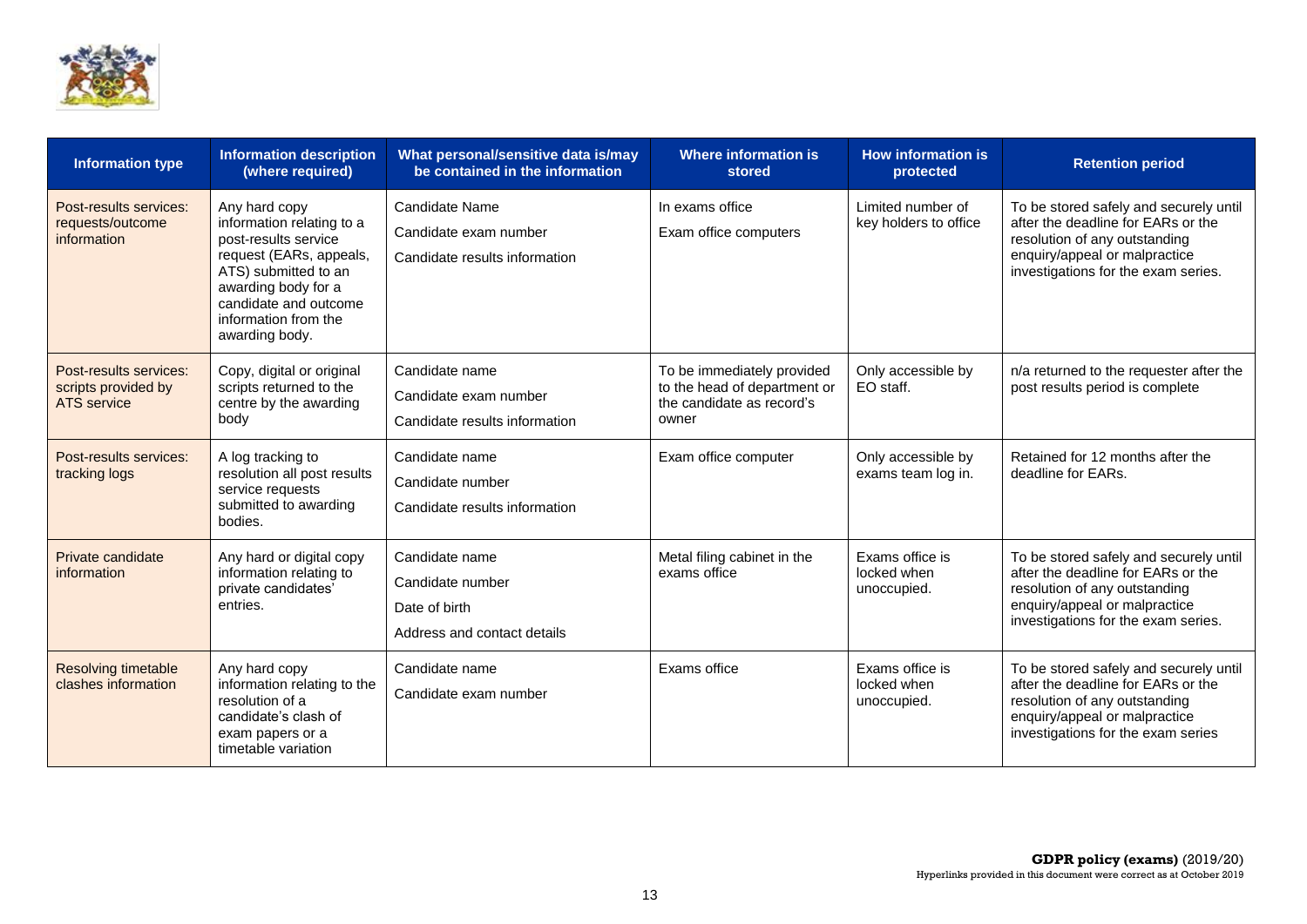

| <b>Information type</b>                   | <b>Information description</b><br>(where required)                                                                                                                                                    | What personal/sensitive data is/may<br>be contained in the information                              | <b>Where information is</b><br>stored                                                            | <b>How information is</b><br>protected                                         | <b>Retention period</b>                                                                                                                                                                                                                                                                                |
|-------------------------------------------|-------------------------------------------------------------------------------------------------------------------------------------------------------------------------------------------------------|-----------------------------------------------------------------------------------------------------|--------------------------------------------------------------------------------------------------|--------------------------------------------------------------------------------|--------------------------------------------------------------------------------------------------------------------------------------------------------------------------------------------------------------------------------------------------------------------------------------------------------|
| <b>Results information</b>                | Broadsheets of results<br>summarising candidate<br>final grades by subject by<br>exam series.                                                                                                         | Candidate name<br>Candidate number<br>Unit mark achieved<br>Grade achieved                          | Exam office computer Filing<br>cabinets                                                          | Exams officer only log<br>in.<br>Exams office is<br>locked when<br>unoccupied. | 7 years                                                                                                                                                                                                                                                                                                |
| Seating plans                             | Plans showing the<br>seating arrangements of<br>all candidates for every<br>exam taken                                                                                                                | Candidate name<br>Candidate number                                                                  | With corresponding exam<br>report in a lockable filing<br>cabinet in the exams office            | Only accessible by<br>EO staff                                                 | To be kept until the deadline for EARs<br>and the resolution of any outstanding<br>enquiries/appeals for the relevant<br>exams series.                                                                                                                                                                 |
| Special consideration<br>information      | Any hard or digital copies<br>of information relating to<br>a special consideration<br>request and supporting<br>evidence submitted to an<br>awarding body for a<br>candidate.                        | Candidate name<br>Candidate number<br>Candidate DOB<br>Candidate personal or medical<br>information | Filing cabinet exams office                                                                      | Exams office is<br>locked when<br>unoccupied.                                  | Evidence supporting an on-line<br>application and evidence supporting a<br>candidate's absence from an exam<br>will be stored safely and securely until<br>after the deadline for EARs or the<br>resolution of any outstanding<br>enquiry/appeal or malpractice<br>investigations for the exam series. |
| Suspected malpractice<br>reports/outcomes | Any hard or digital copies<br>of information relating to<br>a suspected malpractice<br>investigation/report<br>submitted to an awarding<br>body and outcome<br>information from the<br>awarding body. | Candidate name<br>Candidate number<br>Detail of the malpractice                                     | Filing cabinet exams office<br>On Exams X: Drive filed by<br>June Academic year ><br>Malpractice | Exams office is<br>locked when<br>unoccupied.                                  | Retained until after the deadline for<br>EARs or until any appeal, malpractice<br>or other results enquiry has been<br>completed, whichever is later.                                                                                                                                                  |